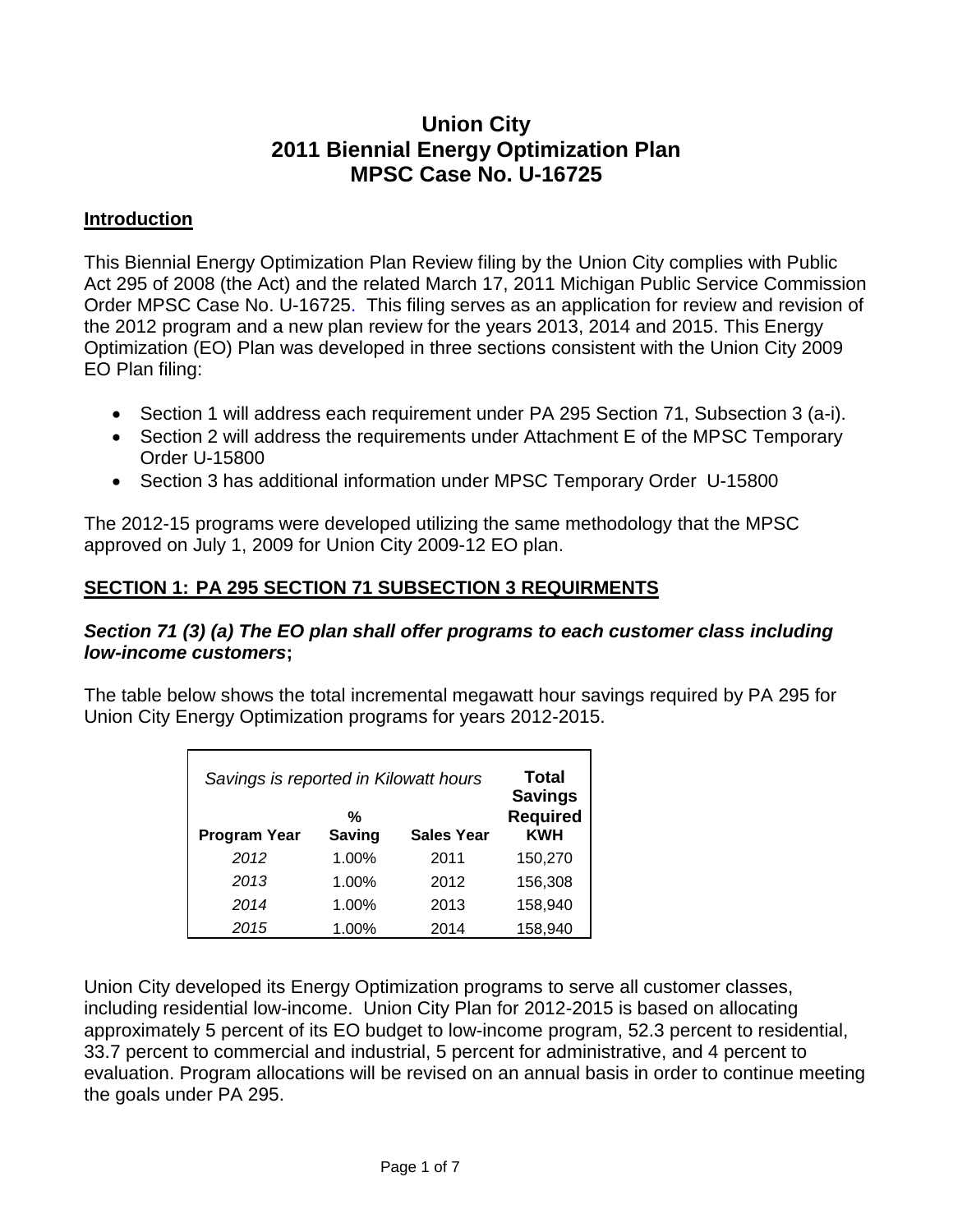Programs that will be offered to each rate class are listed below and are categorized into Low-Income Services, Residential Solutions and Business Solutions. A detailed list of budget amounts and the associated kilowatt savings for each customer class can be found in Attachment A. Program descriptions with budgets and estimated kilowatt hour savings of the programs are included in Attachment B.

#### *Residential Low-income Services*

Union City will spend five percent of the program budget on low-income programs. Target market for this program continues to be residential customers whose income is estimated to be below 200% of poverty level as defined by the U.S. Department of Health and Human Services. Services will be targeted to diverse segments of the population including those living in single family and multi-family buildings, home owners and renters, and to the extent possible – age and geographic diversity. This program provides funding to upgrade the electric energy efficiency of customers living on limited incomes, thereby lowering their energy bills.

#### *Residential Solutions*

The programs below will continue to be available to all Union City residential customers.

- \_ *Efficient Lighting Program*
- \_ *Refrigerator/Freezer Turn-In and Recycling Program*
- \_ *High-Efficiency Appliances and Electronics Program*
- \_ *High-Efficiency HVAC Equipment*
- \_ *Residential Education Services*

*For future reporting purposes, the Residential programs will be combined into two categories: 1) Residential Services and 2) Education Services.* 

#### *Business Solutions*

The programs below will continue to be available to all Union City commercial and industrial customers.

\_ *Commercial and Industrial Prescriptive Incentive Program*

\_ Business *Education Services*

### *Section 71 (3) (b) The EO plan shall specify the necessary funding level;*

In order to achieve the mandatory energy savings targets, Union City Energy Optimization Plan will not exceed the estimated funding levels shown in the table below.

| <b>Expenditures Percentage of Retail Sales</b> |               |                      | <b>Total</b> |
|------------------------------------------------|---------------|----------------------|--------------|
| <b>Program Year</b>                            | %<br>Spending | <b>Sales</b><br>Year | Spending     |
| 2012                                           | 2.0%          | 2010                 | \$35,571     |
| 2013                                           | 2.0%          | 2011                 | \$37,673     |
| 2014                                           | 2.0%          | 2012                 | \$38,050     |
| 2015                                           | 2.0%          | 2013                 | \$38,050     |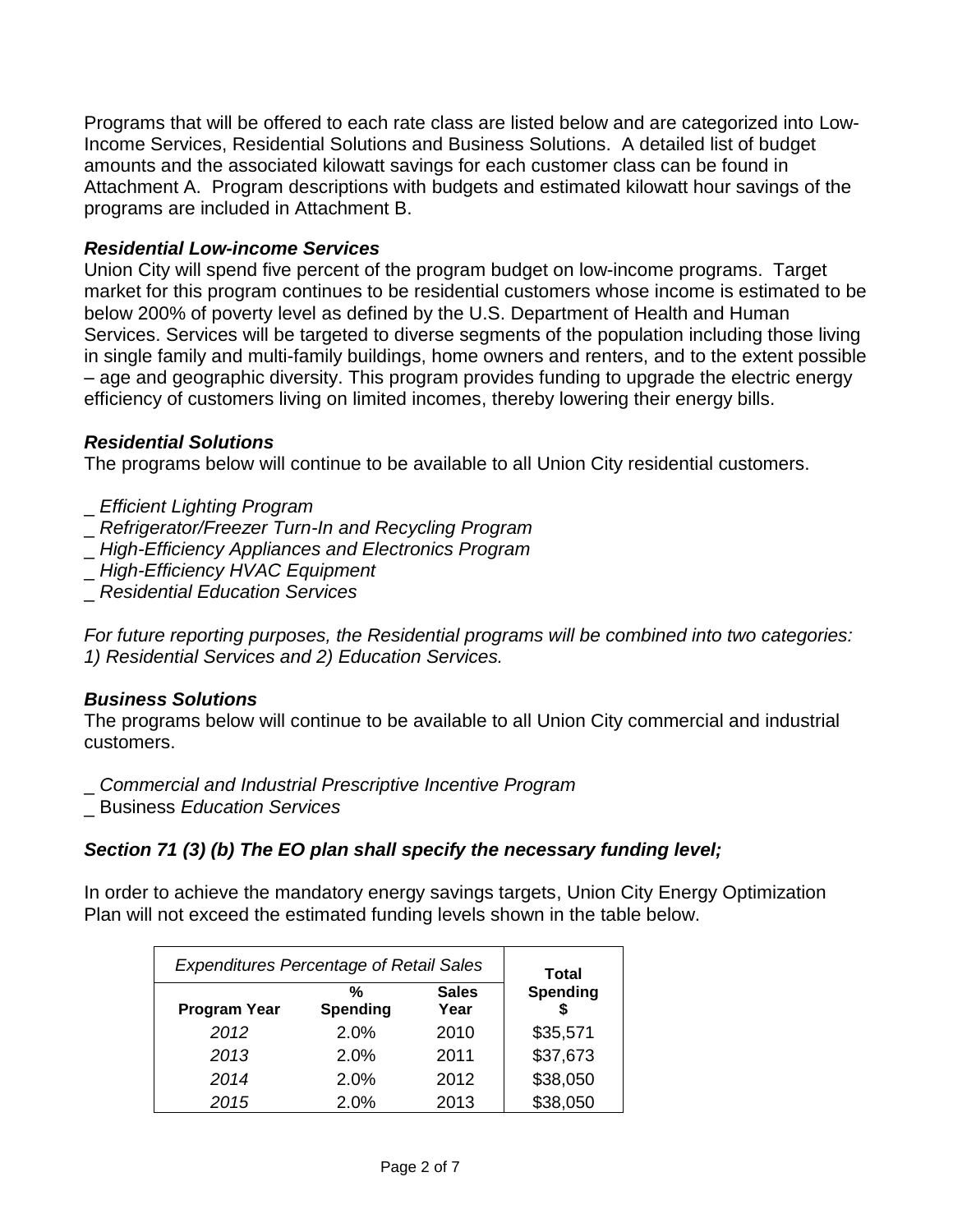*Section 71 (3) (c) Describe how EO program costs will be recovered from customers;* All costs associated with the implementation of the Union City Energy Optimization Plan will be recovered consistent with Section 89 (2) of Public Act 295. Residential, secondary and primary customers will be charged on a per meter basis.

The costs for primary customers will not exceed 1.7% of total retail revenues for that customer class and for residential and secondary will not exceed 2.2% of total retail revenues for those customer classes. [PA 295 Section 89 (3)]

Union City surcharges for the EO programs are listed in the table below. These surcharges will be evaluated on a periodic basis and revised as needed to ensure adequate funding of the proposed programs.

| <b>Levelized Surcharges</b> | 2012-15   |            |
|-----------------------------|-----------|------------|
| Residential                 | Per kWh   | \$0.000895 |
| Commercial                  | Per meter | \$4.52     |
| Primarv                     | Per meter | NА         |

The estimated monthly charges are shown in the table below.

# *Section 71 (3)(d) Ensure, to the extent feasible, that charges collected from a particular customer rate class are spent on EO programs for that rate class;*

Charges for each customer class were developed based on the approximate percentage of programs budget allocations that will be offered for that customer class to the extent feasible.

### *Section 71 (3) (e) Demonstrate that proposed EO funding is sufficient to ensure achievement of EO savings standards;*

The Union City Program Portfolio was prepared by staff to outline goals, budgets, and programs that have the potential to achieve the targets identified in PA 295. The programs described in this plan were modeled based on typical measure characteristics used in similar "best practice" programs across the country, along with specific savings estimates from the new Michigan Deemed Savings Database.

#### *Section 71 (3)(f) Specify whether electric energy savings will be based on weather normalized sales or the average megawatt hours of electricity sold by the provider annually during the previous 3 years to retail customers;*

The incremental energy savings for the Union City Energy Optimization Plan will continue to be calculated utilizing the average number of megawatt hours of electricity sold annually during the previous three years to retail customers.

### *Section 71 (3) (g) Demonstrate that the providers EO programs, excluding low-income programs, are collectively cost-effective;*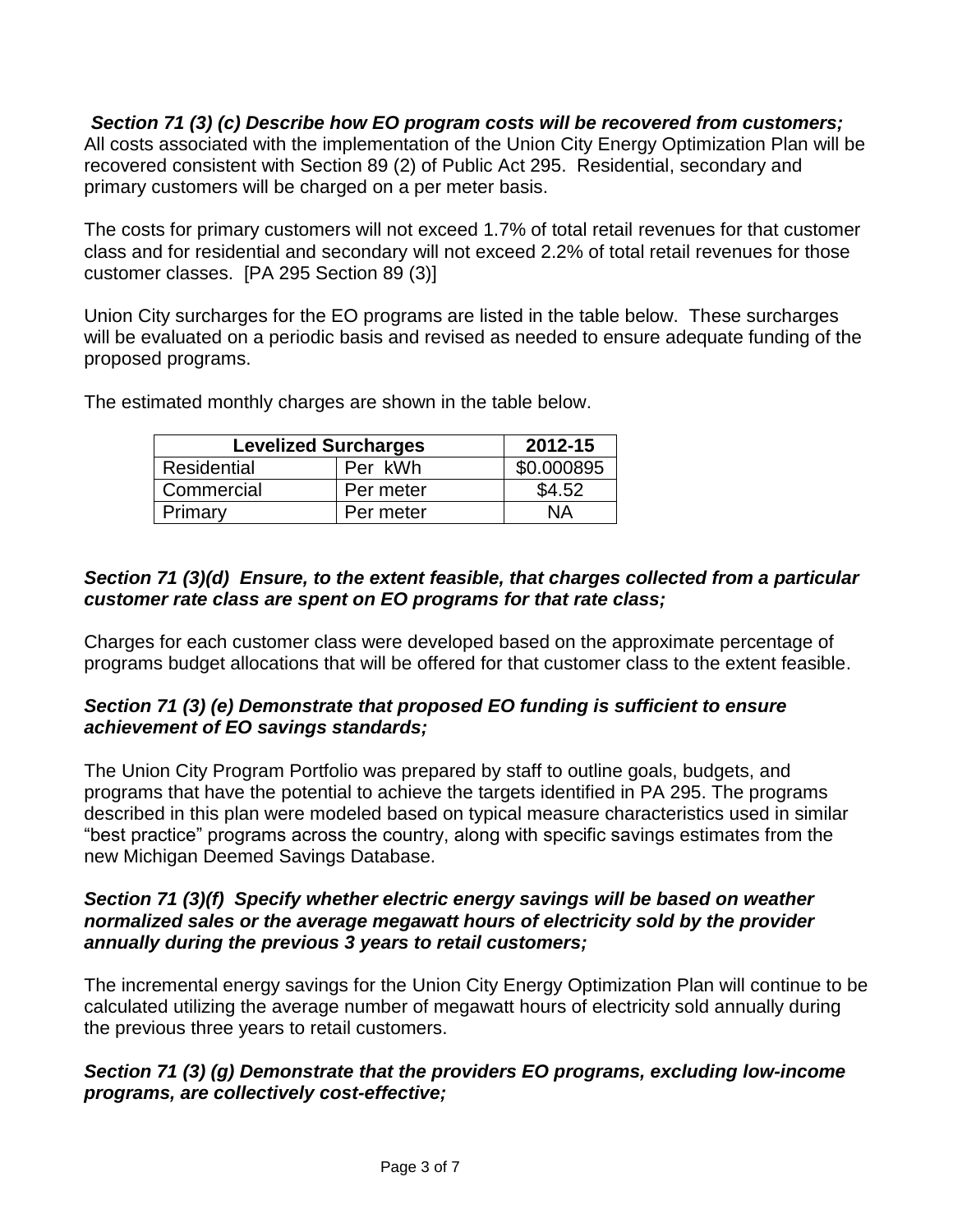The Union City programs were designed to meet the cost-effective tests as required under PA 295 Sec. 73 (2). The two primary tests that were used to determine if the programs are reasonable and prudent are the Utility System Resource Cost Test and the Cost of Conserved Energy. The definitions according to the California Standard Practices Manual for each of these tests are as follows:

# **Utility System Resource Cost Test**

The Utility System Resource Cost Test measures the net costs of an energy efficiency program as a resource option based on the costs incurred by the utility (including incentive costs) and excluding any net costs incurred by the participant.

### **Cost of Conserved Energy**

The Cost of Conserved Energy is the average lifecycle cost of an efficiency measure or program expressed in cents per kWh saved over the life of the installed measures.

A table of each program with the Utility Cost Test results and the estimated Cost of Conserved Energy is shown below. The values are from those approved by the MPSC on July 1, 2009 for Union City Energy Optimization Plan, MPSC Case No. U-15885.

| <b>Portfolio</b><br>Category   | Program                                 | <b>USRCT</b><br><b>Results</b> | <b>CCE Results</b> |
|--------------------------------|-----------------------------------------|--------------------------------|--------------------|
|                                | Low Income                              | N/A                            | N/A                |
| <b>Residential</b>             | <b>Efficient Lighting</b>               | 6.7                            | \$0.01             |
|                                | Refrigerator/Freezer Recycling          | 3                              | \$0.03             |
|                                | <b>Efficient Appliances/Electronics</b> | 2.4                            | \$0.07             |
|                                | <b>Efficient HVAC Equipment</b>         | 3.2                            | \$0.05             |
|                                | <b>Educational Services</b>             | 2                              | \$0.04             |
|                                |                                         |                                |                    |
| <b>Business</b>                | Prescriptive Incentive Program          | 4.5                            | \$0.02             |
|                                | <b>Educational Services</b>             | 2                              | \$0.04             |
| <b>Projected Annual Totals</b> |                                         | 3.9                            | \$0.03             |

\*The CCE is the present value of the program costs divided by the lifetime savings (\$/kWh).

### *Section 71 (3) (h) Provide for practical and effective administration of the EO programs;*

The overall administration of the Union City Energy Optimization Plan will continue to be the responsibility of Union City personnel with implementation contractors selected in 2012-2015 as needed. Union City will make use of experienced Union City in-house personnel who will assure quality and compliance.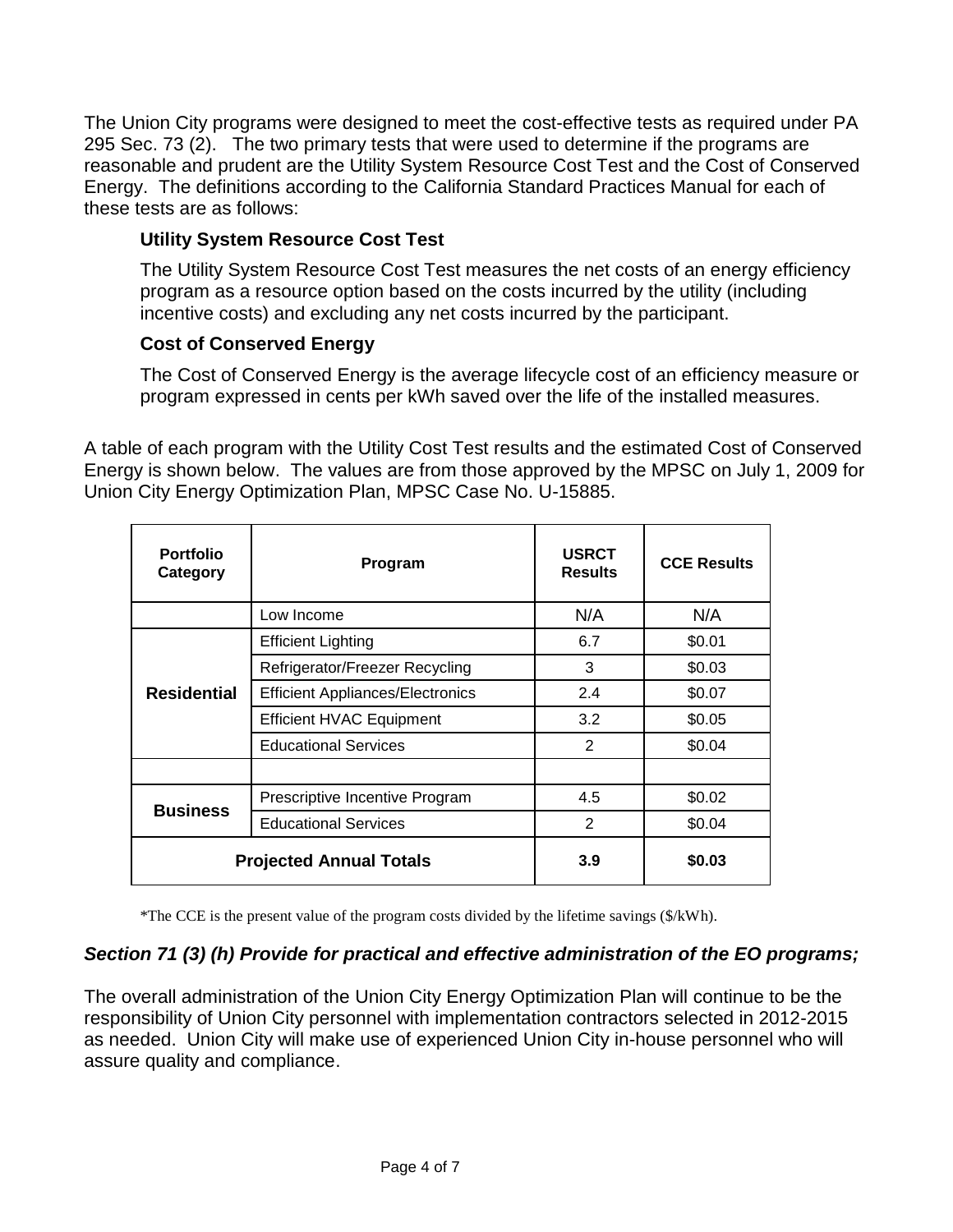#### *Section 71 (3) (i) include a process for obtaining independent expert evaluation of the actual EO savings;*

Union City contracted with KEMA Inc. as the independent third-party for the expert evaluation of the EO programs for 2009 through 2011. This contractor was responsible for verifying the incremental gross energy savings from each EO program and providing an annual report of such findings. An evaluation contractor will be selected to provide these same services for the 2012-2015 programs.

### **SECTION 2: REQUIREMENTS UNDER ATTACHMENT E of MPSC Temporary Order U-15800**

### *MPSC Attachment E Section 3 (a) Plan Elements;*

### *Energy Optimization Plan Development Methodology*

The Union City 2012–2015 Energy Optimization Program Portfolio outlines goals, budgets and programs that are designed to achieve the energy conservation targets identified in Michigan legislation Public Act 295 (PA 295). The programs in this plan were based on typical measure characteristics used in similar "best practice" programs across the country, along with specific savings estimates from the new Michigan Deemed Savings Database.

The programs were developed utilizing the same methodology that was used in the 2009-2012 Union City plan that were approved by the MPSC on July 1, 2009. Specifically, the programs were selected based on the following objectives:

- To provide electric energy savings for residential and commercial/industrial customers through a portfolio of proven "best practice" energy efficiency programs that are costeffective from a Utility System Resource Cost perspective;
- To develop program designs that can achieve the required energy savings goals within the specified budget caps identified in PA 295;
- To recommend potential opportunities to leverage program funding with other state, regional, and national efforts.
- Incentives are only offered on measures that exceed current codes and standards and are often "tiered" to encourage customers to implement the highest level of efficiency available.

Due to budget constraints, the Union City will utilize the same benefit-cost test results from the 2009-12 EO Plan that was approved on July 1, 2009. The model calculates benefit-cost results for each of the major and nationally-defined perspectives: Participant Test, Rate Impact Test, Total Resource Cost Test, and the Utility System Resource Cost Test, as well as the Cost of Conserved Energy.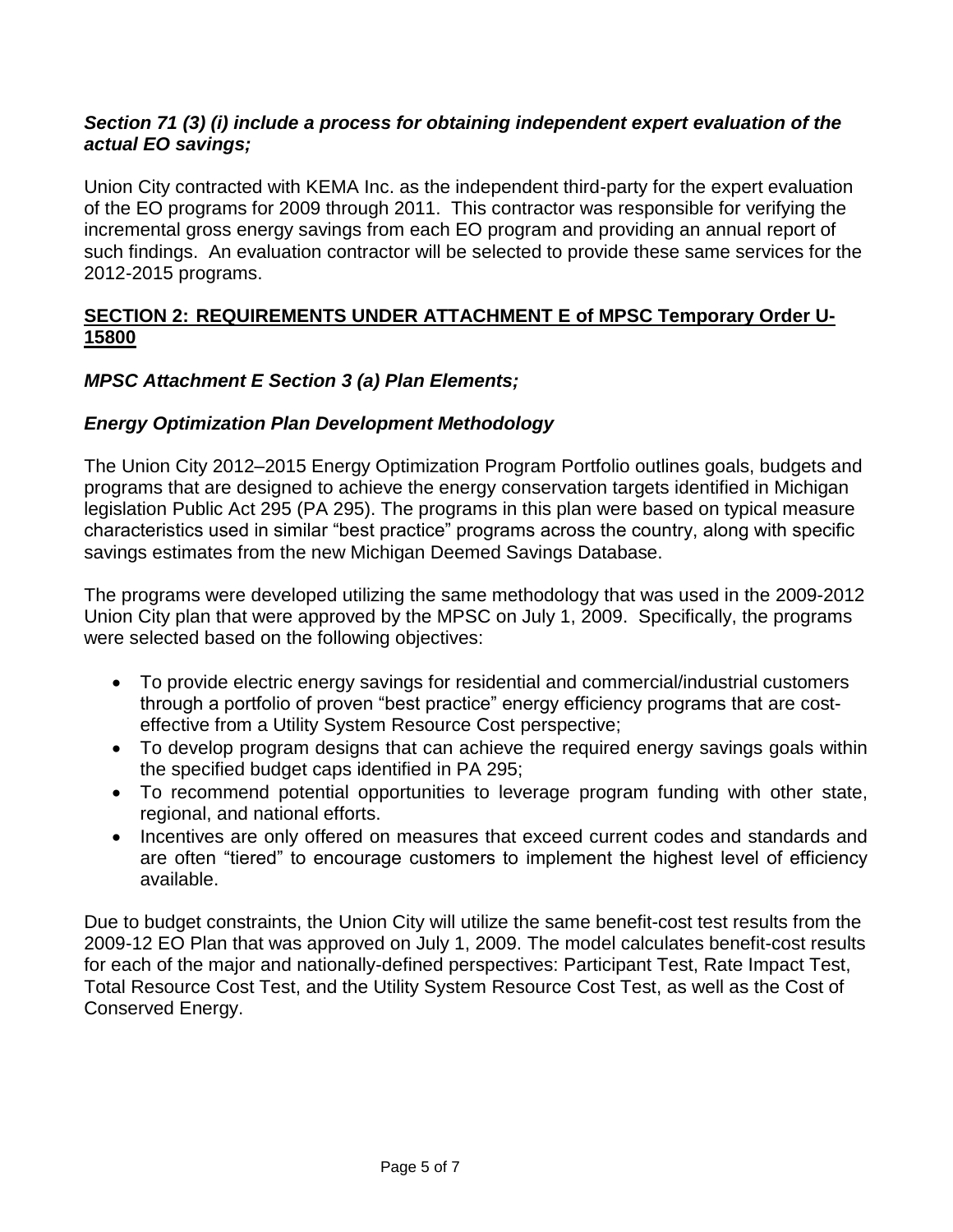### *MPSC Attachment E Section 1 (e) Plan Requirements;*

Other cost-effective tests were utilized to determine cost effectiveness of the Union City programs. Brief definitions of those tests according to the California Standard Practices Manual are:

**Utility System Resource Cost Test (UCT)-** The Utility System Resource Cost Test measures the net costs of an energy efficiency program as a resource option based on the costs incurred by the utility (including incentive costs) and excluding any net costs incurred by the participant.

**Total Resource Cost Test (TRC)-**The Total Resource Cost Test measures the net costs of an energy efficiency program as a resource option based on the total costs of the program, including both the participants' and the utility's costs. This test incorporates both the utility's costs and the customers costs associated with purchasing and installing an energy efficiency measure. For DSM programs, those that pass the TRC test with a ratio of greater than 1 is viewed as beneficial to the utility and its customers because the savings in electric costs outweigh the DSM costs.

**Participant Test (PCT)-**The Participants Test is the measure of the quantifiable benefits and costs to the customer due to participation in a program.

**The Ratepayer Impact Measure Test (RIM)-**The Ratepayer Impact Measure (RIM) test measures what happens to customer rates due to changes in utility revenues and operating costs caused by the program. This test indicates the direction and magnitude of the expected change in customer rate level for both participating and non-participating customers.

A table with the multiple cost-effectiveness tests required for each program is shown below. The values are from those approved by the MPSC on July 1, 2009 for the Union City Energy Optimization Plan, MPSC Case No. U-15885.

| <b>Portfolio</b><br>Category   | Program                                 | <b>Utility</b><br><b>System</b><br><b>Resource</b><br><b>Cost Test</b> | Total<br><b>Resource</b><br><b>Cost Test</b> | <b>Participant</b><br>Test | Rate<br><b>Impact</b><br><b>Measure</b> |
|--------------------------------|-----------------------------------------|------------------------------------------------------------------------|----------------------------------------------|----------------------------|-----------------------------------------|
|                                | Low Income                              | N/A                                                                    | N/A                                          | N/A                        | N/A                                     |
| <b>Residential</b>             | <b>Efficient Lighting</b>               | 6.7                                                                    | 4.6                                          | 4.7                        | 0.9                                     |
|                                | Refrigerator/Freezer Recycling          | 3.0                                                                    | 3.2                                          | No Cost                    | 0.8                                     |
|                                | <b>Efficient Appliances/Electronics</b> | 2.4                                                                    | 1.4                                          | 1.3                        | 1.1                                     |
|                                | <b>Efficient HVAC Equipment</b>         | 3.2                                                                    | 1.6                                          | 1.7                        | 1.1                                     |
|                                | <b>Educational Services</b>             | 2.0                                                                    | 2.0                                          | No Cost                    | 0.7                                     |
|                                |                                         |                                                                        |                                              |                            |                                         |
| <b>Business</b>                | Prescriptive Incentive Program          | 4.5                                                                    | 2.2                                          | 9.1                        | 1.2                                     |
|                                | <b>Educational Services</b>             | 2.0                                                                    | 2.0                                          | No Cost                    | 0.7                                     |
| <b>Projected Annual Totals</b> |                                         | 3.9                                                                    | 2.5                                          | 2.0                        | .9                                      |